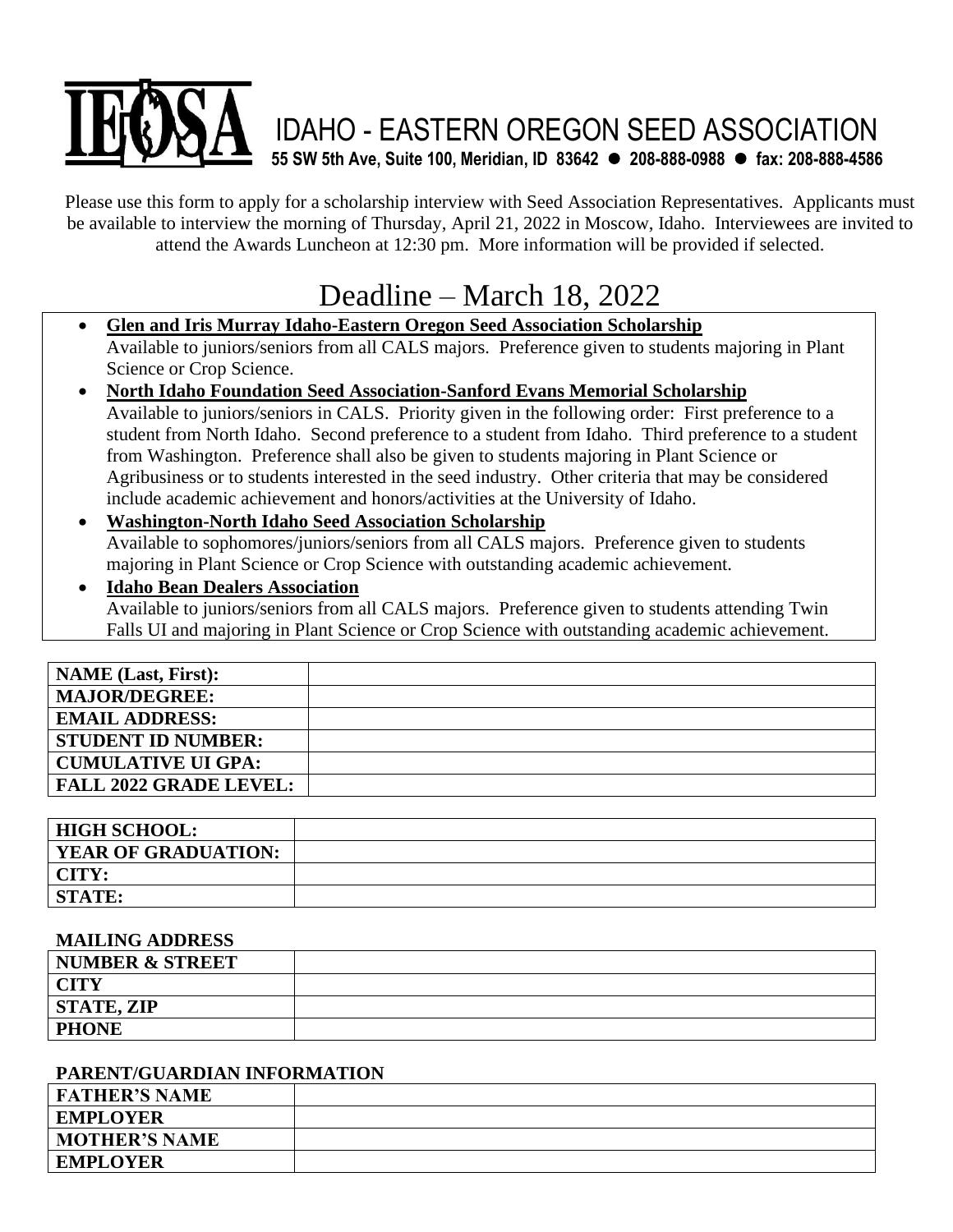# **AWARDS AND HONORS PRIOR TO ATTENDING THE UNIVERSITY OF IDAHO**

# **HONORS AND ACTIVITIES AT THE UNIVERSITY OF IDAHO**

#### **PAST AGRICULTURAL EXPERIENCES**

#### **SUMMER EMPLOYMENT IN RECENT YEARS**